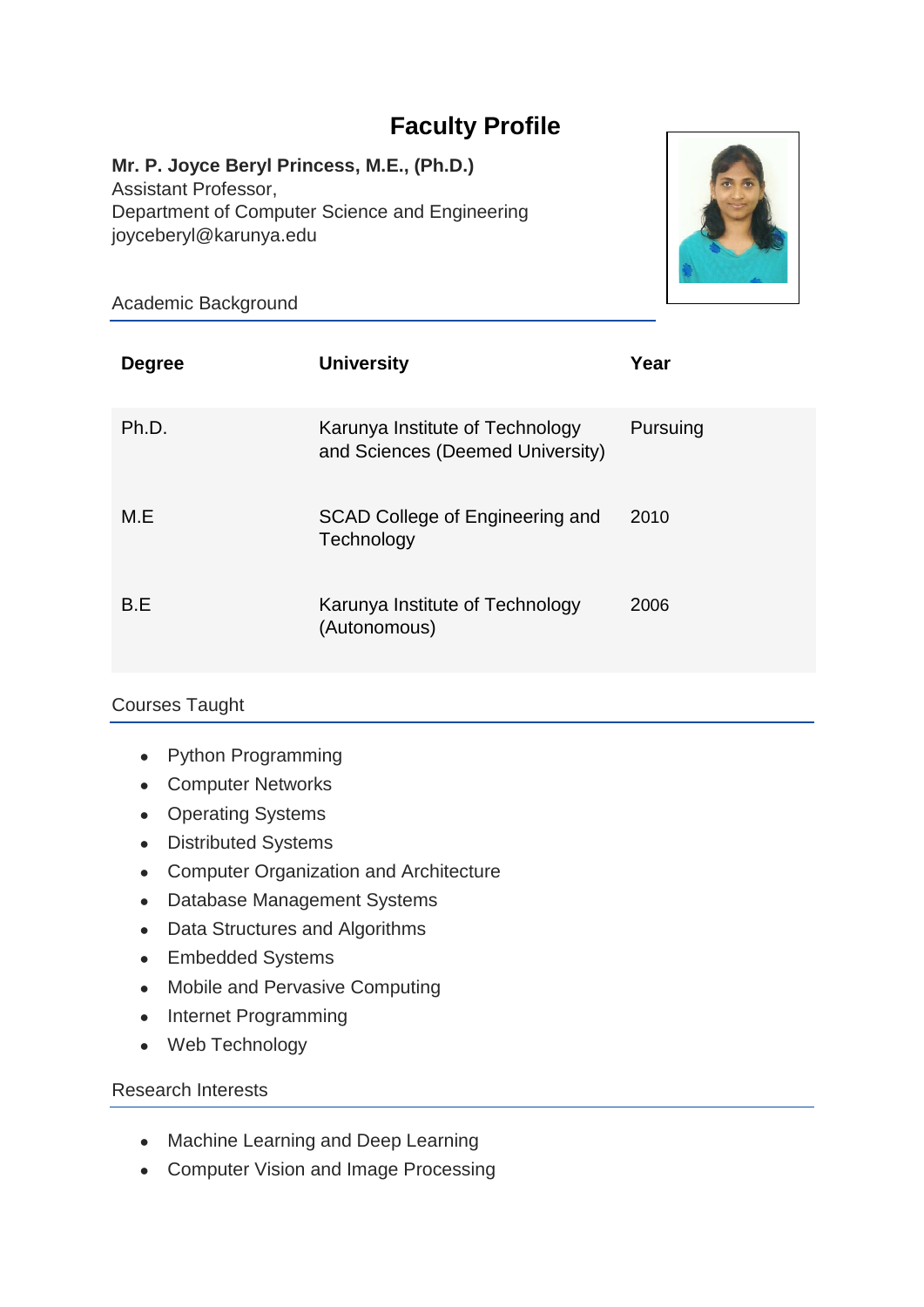Life time member of

- o ISTE
- o ISRD
- o IAENG

Most recent Publications

### **Journal**

- 1. "Tri-Chrome texture pattern: A new feature descriptor", International Journal of Engineering and Technology (UAE), 7(2) , pp.15-20,2018.
- 2. "Discrete and Stationary Adaptive Sub-Band Threshold Method for Improving Image Resolution", World Academy of Science, Engineering and Technology, International Journal of Computer, Electrical, Automation, Control and Information Engineering Volume 10, Issue 3, Pages 607-614, June 2016.
- 3. "Manipulation of Image Segmentation Using Cleverness Artificial Bee Colony Approach", World Academy of Science, Engineering and Technology, International Journal of Computer, Electrical, Automation, Control and Information Engineering Volume 9, Issue 4, Pages 1003-1006, June 2015.
- 4. "A Study on Web usage Data Mining in Online Sales and SASF Crawler in Online Advertisement", International Journal of Computer Applications (0975 – 8887) Volume 129 – No.15, November 2015.
- 5. "ROPEX: REDUCING AND TRANSFERING PDU IN NETWORK", International Journal of Research In Computer Applications And Robotics (ISSN 2320-7345) Vol.3 Issue.2, Pg.: 1-5 February 2015.
- 6. "ECONET: TRANSFEERING PDU IN NETWORK USING ICTCP", International Journal of Applied Engineering Research (ISSN 0973-4562) Volume 10, Number 14 (2015).
- 7. " BVFG: Batch verification scheme for filtering of gang injected false data in wireless sensor networks", International Journal of Advanced Research in Computer Science and Software Engineering Volume 3, Issue 3, March 2013 (ISSN: 2277 128X).

### **Conference**

- 1. "Classification of Road Accidents Using SVM and KNN", International Conference on Artificial Intelligence and Data Engineering, N.M.A.M Institute of Technology, Nitte, Karnataka, 23<sup>th</sup> and 24<sup>th</sup> May 2019 and published in "Advances in Intelligent Systems and Computing" (Scopus Indexed).
- 2. "Performance comparison of machine learning models for classification of traffic injury severity from imbalanced accident dataset", 3<sup>rd</sup> International Conference on Big Data and Cloud Computing, Karunya Institute of Technology and Sciences,  $6<sup>th</sup>$  and  $7<sup>th</sup>$  December 2019 and published in "Advances in Intelligent Systems and Computing" (Scopus Indexed).